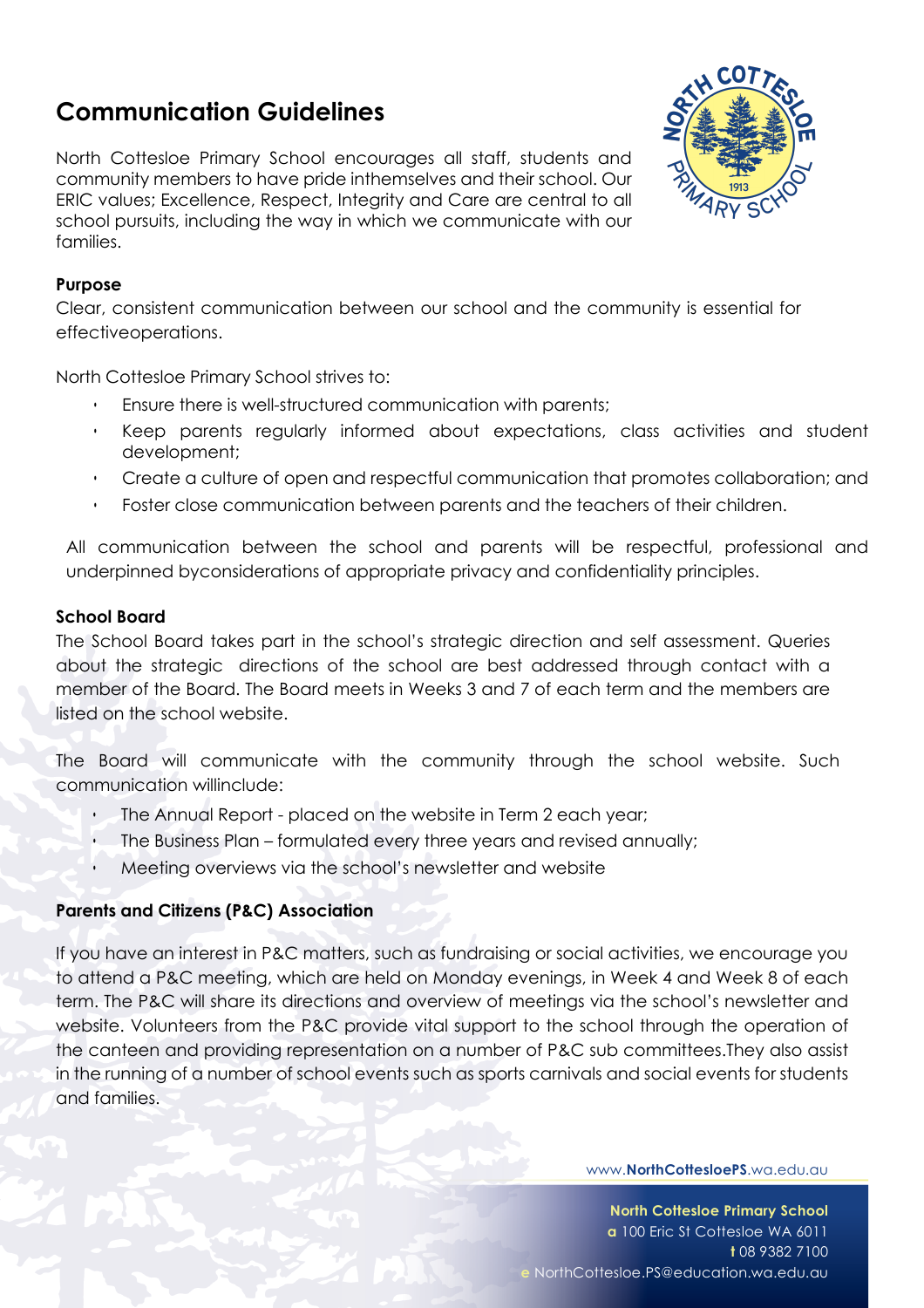# **Student Progress and Curriculum:**

Regular information about expectations, class activities and student development helps to foster positiverelationships between parents and teachers. In the interests of creating a culture of open and respectful communication, the school will provide:

- a formal report on academic progress each semester;
- ! class information sessions in Term 1 of each year;
- Termly Curriculum information via Connect, including curriculum letters;
- ! A parent/teacher interview during Term 2 linked to the formal report and evidence of learning
- ! An open classroom event in Semester Two

# **Teacher communication with parents**

Teachers will communicate with parents regarding curriculum matters using Connect. Teachers will post information linked to the classroom program, alert parents to future learning foci and assign home-learning activities. We would like all parents to install the 'Connect Now' App on their device. Full functionality of Connect is via a web browser [access attendance, school space and classroom library of documents and formal reports]

Teachers will communicate with parents if there are concerns regarding the individual wellbeing of theirchild; academic, social, health, etc. This may be through email, phone calls, face to face or online meetings or informal conversations. For students with complex educational and social needs, a communication plan will be developed tomeet the student's specific needs.

# **Connect**

Know what is happening in your child's class, all communication in one place for all of your children and easy access to marks, reports and homework.

North Cottesloe Primary School uses the Department of Education's safe and secure 'Connect' platform for communication, teaching and learning.

# http://connect.det.wa.edu.au

# **General Queries:**

If your question is about an event or term dates, please access the following communication channels:

- Website http://www.northcottesloeps.wa.edu.au
- School newsletter
- Connect Notices
- ! Or phone the front office on 9382 7100